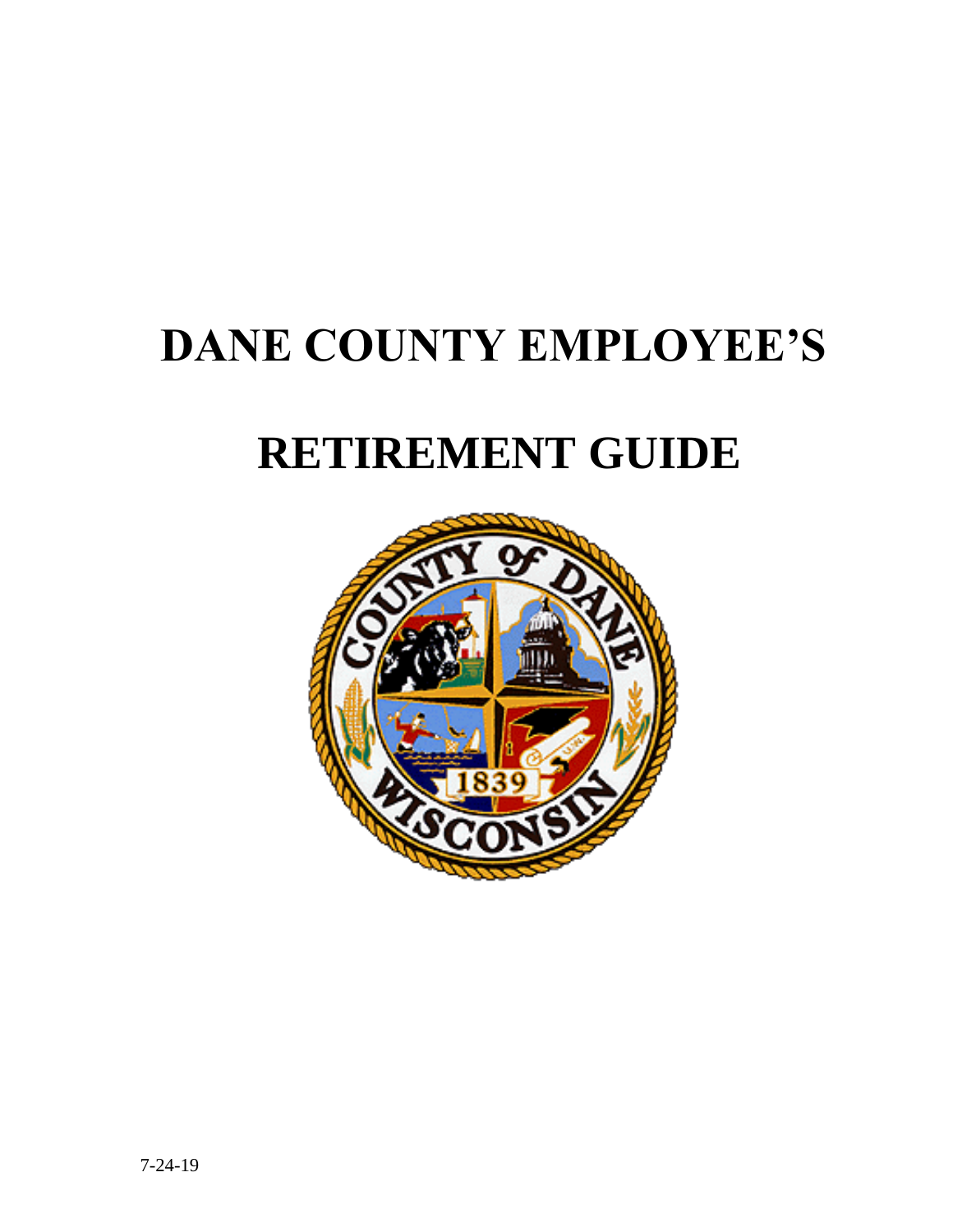## **Dane County Employee's Retirement Guide Table of Contents**

| I.   |                                                                                 |
|------|---------------------------------------------------------------------------------|
| II.  |                                                                                 |
| III. | <b>METLIFE</b><br>A.,<br><b>B.</b><br><b>State of Wisconsin</b>                 |
| IV.  | Precision Prime Choice retiree benefit plan --------------------------------- 5 |
| V.   |                                                                                 |
|      |                                                                                 |

### Page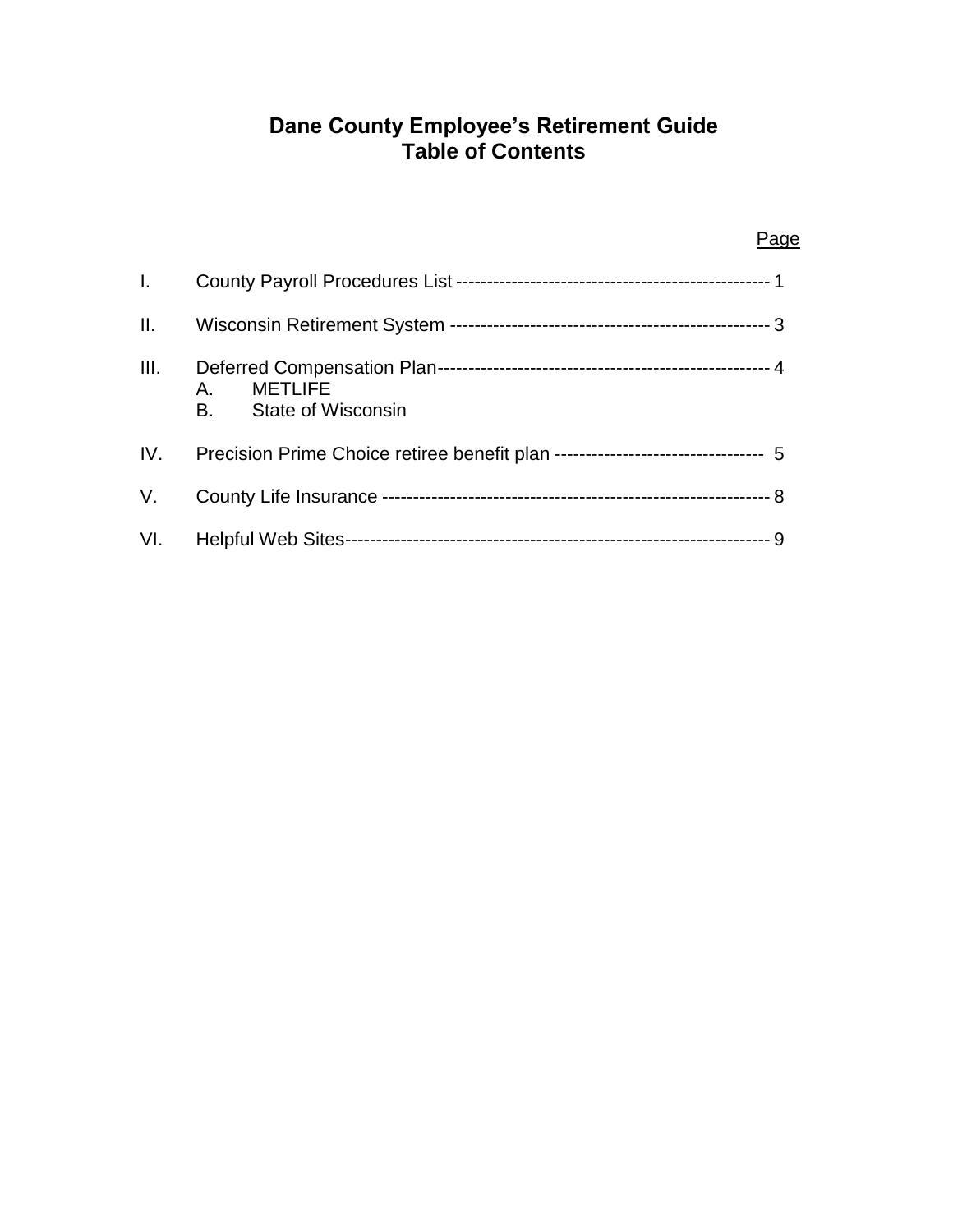## **COUNTY PAYROLL AND INSURANCE RETIREMENT PROCEDURES CHECK LIST**

Begin the following procedures several months before anticipated retirement date.

- 1. Check with the following agencies to make sure you have the funds to cover expenses after retirement, and to determine timing of benefits.
	- a. Wisconsin Retirement System (also administers life insurance after retirement) (608) 266-3285 or (608) 266-3286 b. Social Security (608) 833-1607 or 1-800-772-1213
	- c. Deferred Compensation Plan Wisconsin Deferred Compensation Madison office 1-877-457-9327, option #2
- 2. Send your written notice of retirement (letter) to your supervisor/department head specifying your retirement date. This letter must be submitted before you will be allowed to attend a retirement workshop offered by Payroll. You do not need to be at work on your last day. With supervisor approval you can use accumulated, earned, paid leave time to extend your retirement date (excluding sick leave).
- 3. To be considered a retiree, you must apply for a retirement annuity within sixty (60) days of his/her last day paid –or- Employees who retire prior to age 65 but not before age 55 or who become totally disabled and by retirement or disability are eligible for at least the minimum Wisconsin Retirement Fund and/or Social Security retirement or disability benefits and who have exhausted their sick leave credits, shall be allowed to participate in the County's group hospital, surgical, major medical and dental insurance plans until they die or become eligible for Medicare Plus coverage, but provided that the retired employee shall pay all premiums or contributions directly to the Insurer prior to the 10th day of the month preceding the month of coverage.
- 4. Ask your Payroll Clerk or Department Head to turn in a *Separation Notice*, available on the intranet (http://dcinet/), or from the Controller's Office. It must be returned to Employee Relations with your termination letter, preferably at least two pay periods before your retirement date.
- 5. Contact the County Controller's Office to schedule an appointment to discuss conversion to retiree insurance coverage and to get a packet of information from Precision Retirement Group (see #5 below). The Controller's office will assist you with enrollment in the retiree health, dental, and vision insurance plans. If you are participating in the Long-Term Care or the Section 125 Flex plan you will receive continuation forms in the mail **after** your termination of employment.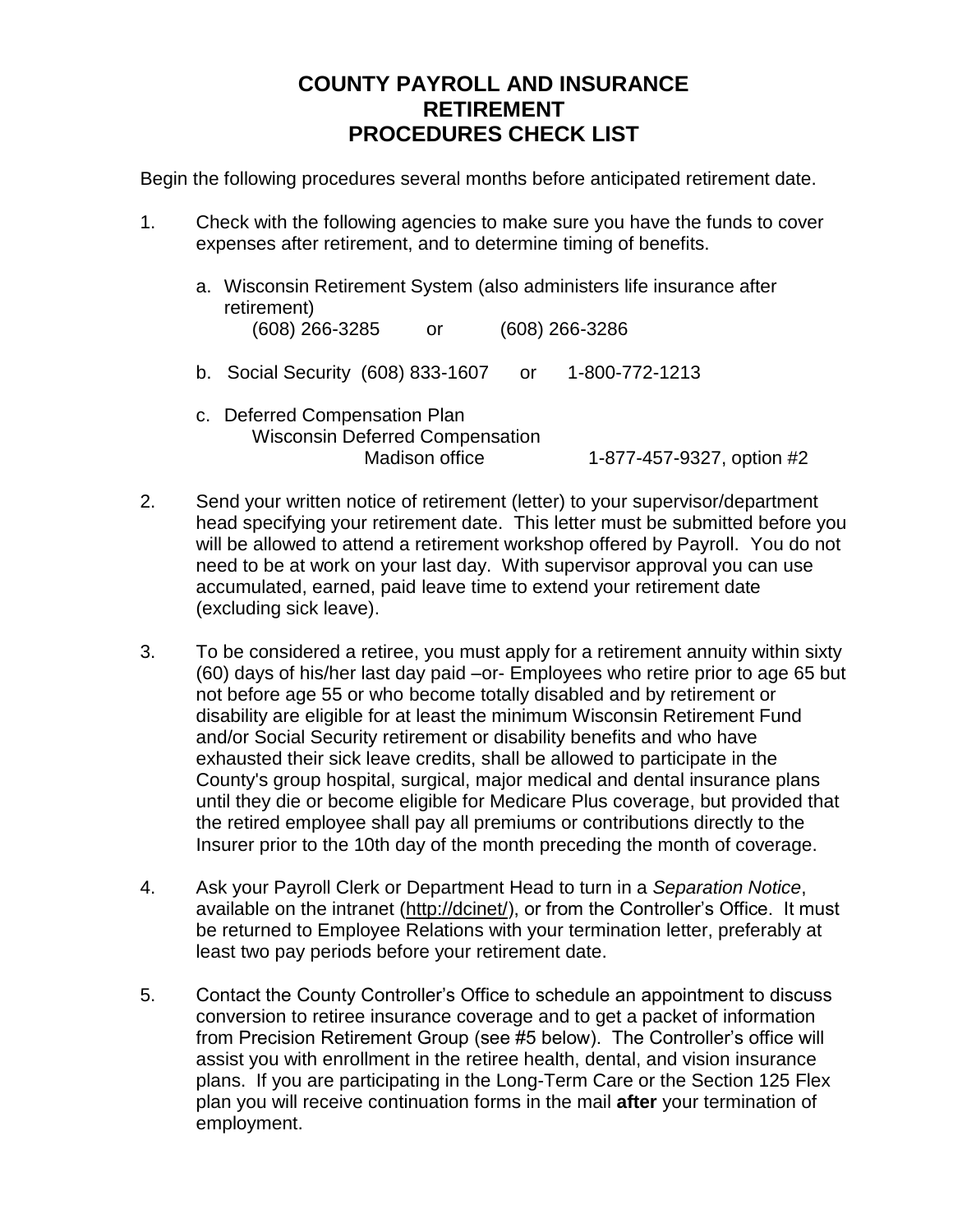Schedule an appointment with Carol Cady-Severson: 266-4081

6. If you have Vacation, Holiday, Sick, Vacation Bank or Sabbatical leave balances at retirement they will all be converted to retirement monetary accounts. Contact your union representative, or Employee Relations, for a copy of the MOU regarding this new plan.

Contact Precision Retirement Group to schedule an interview with them to discuss how these balances will be applied. Per the MOU you are entitled to Union representation at your meeting with Precision. Your meeting can be in person, or via phone conference.

Precision Retirement Group: 1-800-238-9101

#### Health, Dental and Vision Insurance Notes:

-All retirees who continue health, dental, or vision insurance will now be "Direct Pay" immediately upon retirement. Employees may still defer their participation in the health and dental plans for up to 10 years. (See the Precision documentation for more information.) The vision plan offers open enrollment each year when the plan year starts, May 1. It is your responsibility to enroll or cancel your enrollment in the vision plan as you wish each year. The County will NOT be mailing annual open enrollment materials to retirees.

-The month before the retiree and/or spouse turns 65 new *health* forms will need to be completed for conversion to Medicare, which will start the first of the month in which you or your spouse turns 65. At that time, Medicare will be the primary insurer, and the County's provider will be secondary. The premiums will be lower with Medicare. Retirees who are covered under the County's health plan do not have to apply for Medicare Part D. You must apply for Part A and B when you turn 65 if you are on the Dane County plan.

-Upon the death of a retiree, payout of any remaining retirement fund balances, life insurance benefits, and/or a retirement benefit is made. The payout of the remaining retirement monetary fund balance is done through the Controller's office, if there are no surviving dependents to use the funds. Payout of the life insurance benefit is completed through Minnesota Life. Employee Trust Funds should be contacted for payout of any retirement benefits.

| Minnesota Life Insurance Company | 608-277-8690 |
|----------------------------------|--------------|
| Employee Trust Funds (WRS)       | 608-266-3285 |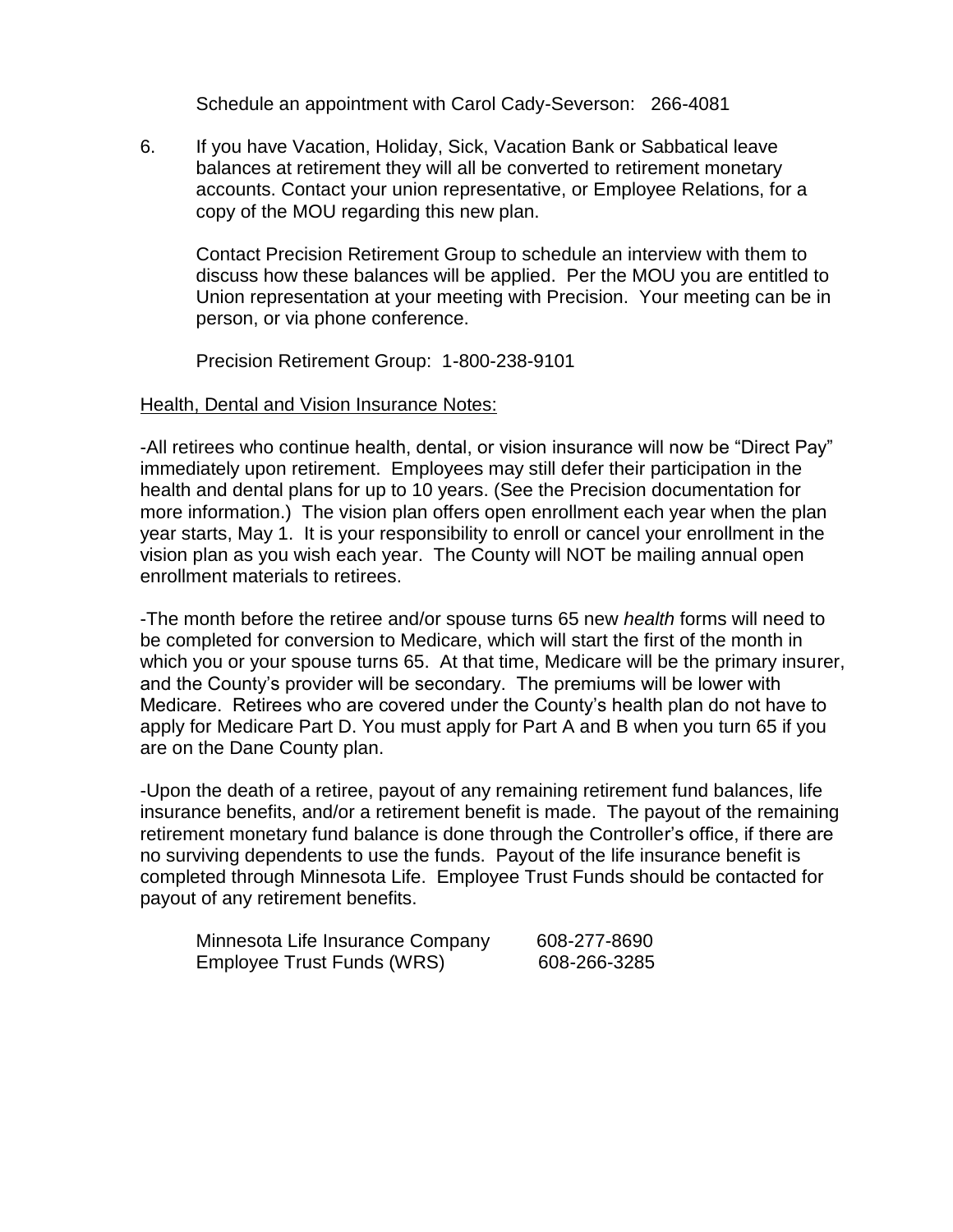## **WISCONSIN RETIREMENT SYSTEM**

You need to place a call to WRS (266-3285 or 877-533-5020) to request a retirement packet. It often takes two months to receive this packet, which contains all of the necessary forms and estimated amounts for the various retirement annuity options. When you request this packet from WRS, you need to provide them a projected date of retirement that is less than one year in the future. This is **NOT** a date that you will be held to – it is merely a date used for the computations.

Retirement paperwork must be returned to the WRS a minimum of 60 days prior to your effective retirement date in order to get the first check in a timely fashion. You cannot return the retirement package to WRS any earlier then 90 days before the effective retirement date.

The WRS uses two methods of computing your retirement benefits. The first method is a formula calculation that takes your highest three calendar years of pay times a factor times the number of years you have made contributions to WRS. The WRS uses one factor for service before 2000 and another factor for service in 2000 and later. The second method is a money purchase benefit calculation, which uses the total funds (contributions & earnings) that have been accumulated into your WRS account and your current age. You receive the larger of the two calculations. WRS has booklets available that describe the two calculations in detail. You can also visit the Employee Trust Funds web site **(**[http://etf.wi.gov/\)](http://etf.wi.gov/) and use calculators that compute estimated retirement payments.

You have the ability to purchase prior service that you may have forfeited earlier. You also have the opportunity to purchase certain other governmental service. Contact the WRS for a booklet and details.

If you have military service you need to provide the WRS with a copy of your DD214 at any time. WRS will keep it on file for the calculation when you retire. This service will not show up on any year-end statements showing years of service. It is only used when you retire and your retirement benefit is being calculated.

At the above ETF web site you can click on "retirement planning" and you will find a Retirement Planning Checklist and a Pre-Retirement Planning Program that is a 12 hour course that is offered through the Wisconsin Technical College System (WTCS).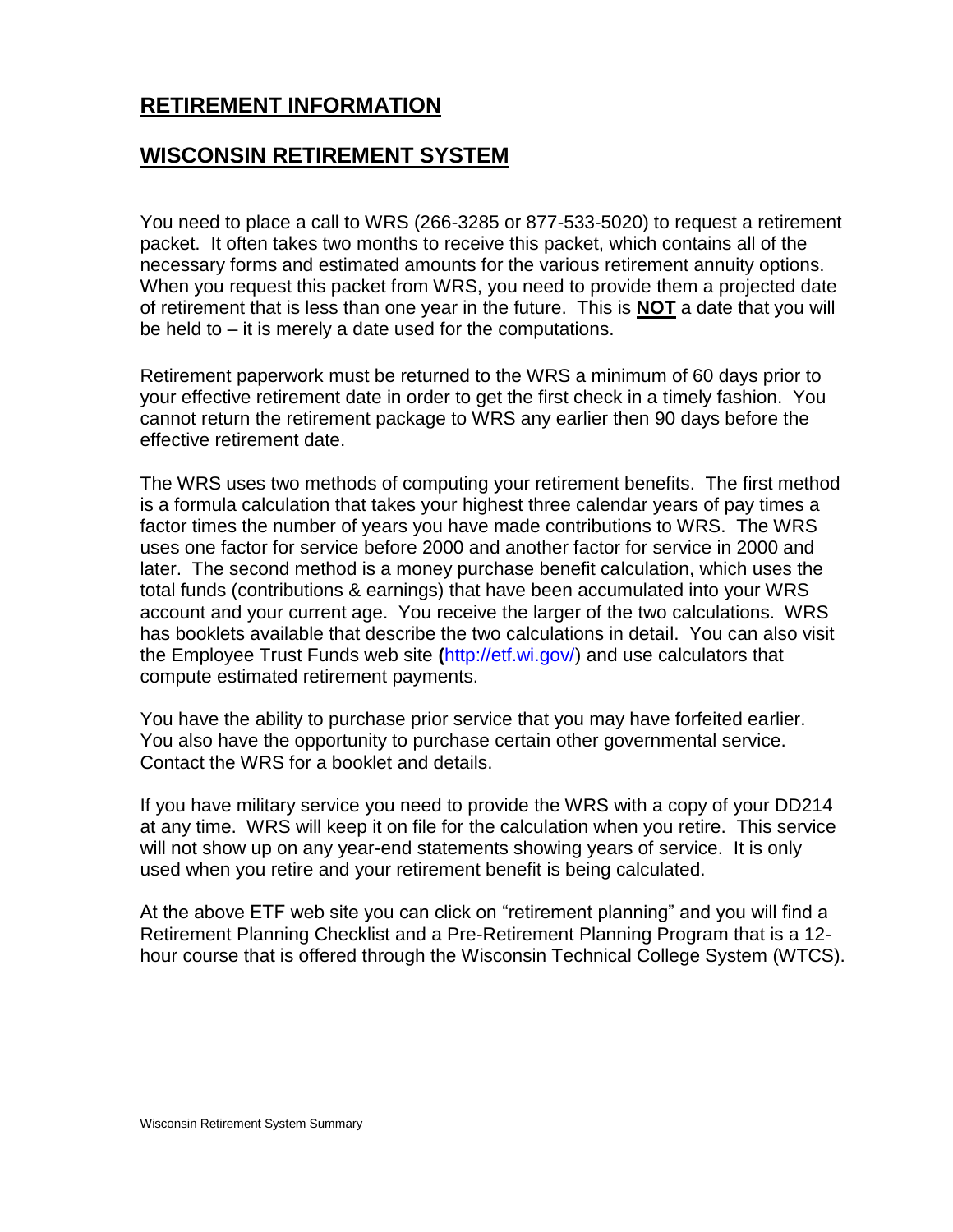## **DEFERRED COMPENSATION**

Through Dane County you have the option of contributing to a deferred compensation plan (457 plan). The plan is offered by Wisconsin Deferred Compensation (WDC) Program.

It is very important to note that the 2001 Tax Relief Act changed many provisions of the 457 plans, besides allowing substantially larger contributions. Now you do not have to elect a start date to receive benefits before you retire and you can change the start date and the amount of the benefit an unlimited number of times as long as the new IRS guidelines are followed. The new law now allows you to rollover your 457 plan into an IRA and roll other tax-deferred retirement accounts into your 457 plan. You must begin drawing benefits in the year you reach age 72. Minimum benefits must be calculated using IRS guidelines.

The Wisconsin Deferred Compensation Program has a variety of distribution options. You can receive information on these options by calling the plan directly.

For further and more detailed and up to date information please contact:

#### **Wisconsin Deferred Compensation (WDC) Program:**

Alicia Stingley Madison Office (608) 241-6604 [www.wdc457.org](http://www.wdc457.org/) [Alicia.Stingley@empower-retirement.com](mailto:Alicia.Stingley@empower-retirement.com)

Besides the annual contribution limit, participants in 457 deferred compensation plans are able to take advantage of two catch-up provisions. One catch-up provision is an additional annual contribution that you are able to make when you are 50 or over. The second catch-up provision is an additional amount in the final three years of employment preceding the year of retirement. If you are interested in information on either or both of these provisions, contact your deferred compensation representative listed above.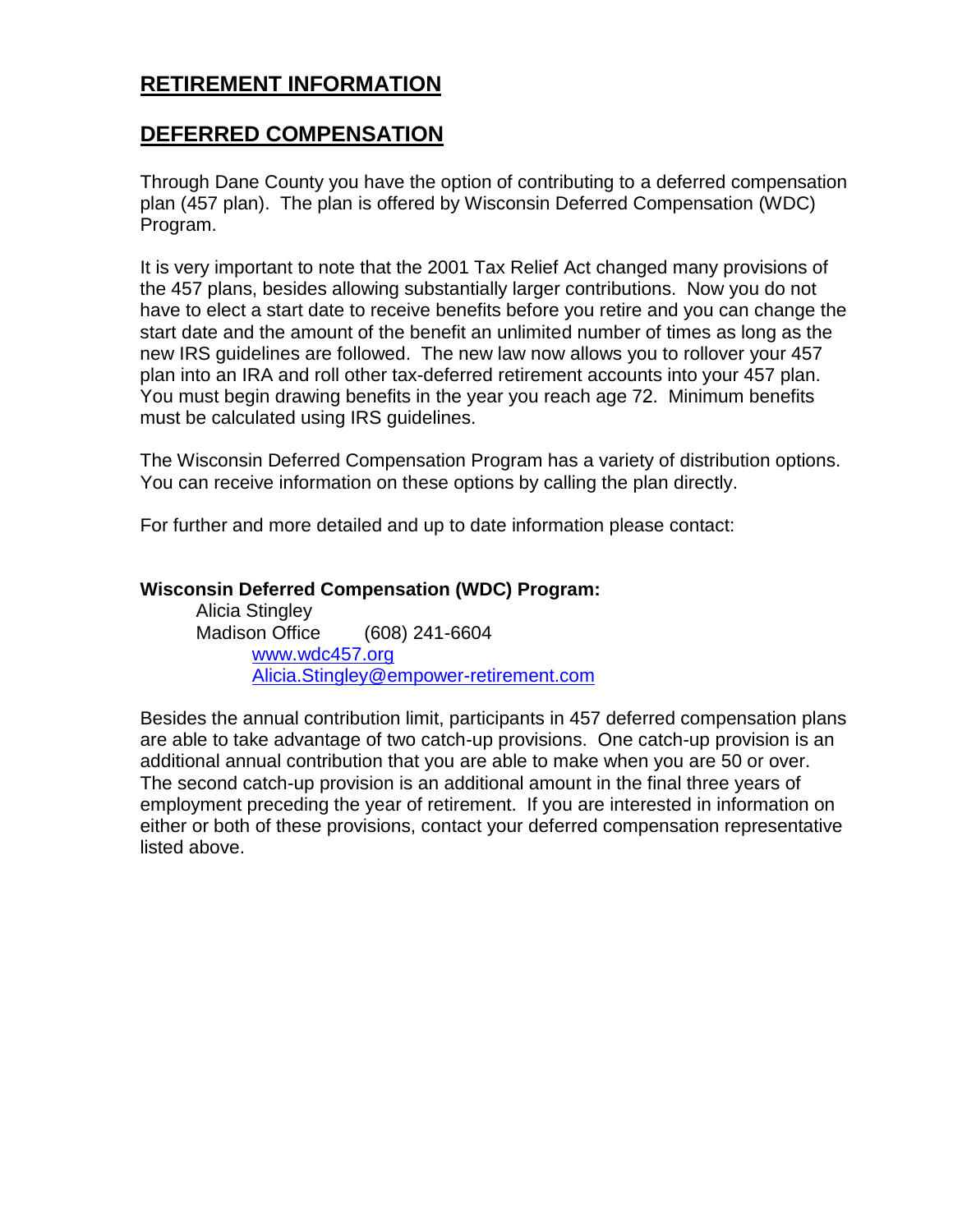

#### **The Dane County PRIME Choice Retiree Benefit Plan Introduction**

Dane County has adopted a Post-Retirement Leave Conversion Medical Reimbursement Plan (hereinafter, "Medical Plan") and a Governmental 401(a) Special Pay Plan (hereinafter, "Retirement Plan") (together called the "Plans") to allow retiring employees to convert accumulated leave into a supplemental retirement benefit. Participation in this program is mandatory.

The Plans are intended to allow flexibility in the conversion of the unused accumulated sick leave, vacation and holiday pay. Dane County will apply a formula, described, to convert a retiring employee's unused accumulated leave balances into a dollar amount. During an exit interview, the county will determine if the accumulated leave should be placed in a medical trust account or a tax deferred retirement account.

Under this program, retirees will continue to be allowed to defer their enrollment in the county's health and dental plans for a period of up to ten years after their retirement, provided that they were participating in the health and/or dental plans at their retirement.

#### **Conversion of Leave Balance to a Dollar Amount**

- 1) **Sick Leave**: The retiree's sick leave balance will be converted to a dollar amount as follows: Total hours of accumulated sick leave to a maximum of 1800 x regular normal hourly rate of pay or conversion rate of pay (as defined below). The Department of Administration will determine the average hourly rate of filled management employees, the "Average Manager Hourly Rate" for each payroll year. The "Conversion Rate" for an employee will be the greater of their current normal hourly rate or the Average Manager Hourly Rate.
- 2) **Vacation**: The retiree's vacation leave balance will be converted to a dollar amount as follows: Total hours of earned vacation leave x regular rate of pay including longevity and incentive pay at time of retirement.
- 3) **Sabbatical/vacation bank**: The retiree's sabbatical/vacation bank will be converted to a dollar amount as follows: Total hours in the employee's sabbatical/ vacation bank x regular rate of pay including longevity and incentive pay at time of retirement.
- 4) **Holiday and Wellness pay**: The retiree's holiday balance (including wellness hours) will be converted to a dollar amount as follows: Total hours of holiday pay x regular rate of pay including longevity and incentive pay at time of retirement.

### **Vacation and Holiday/Wellness Pay**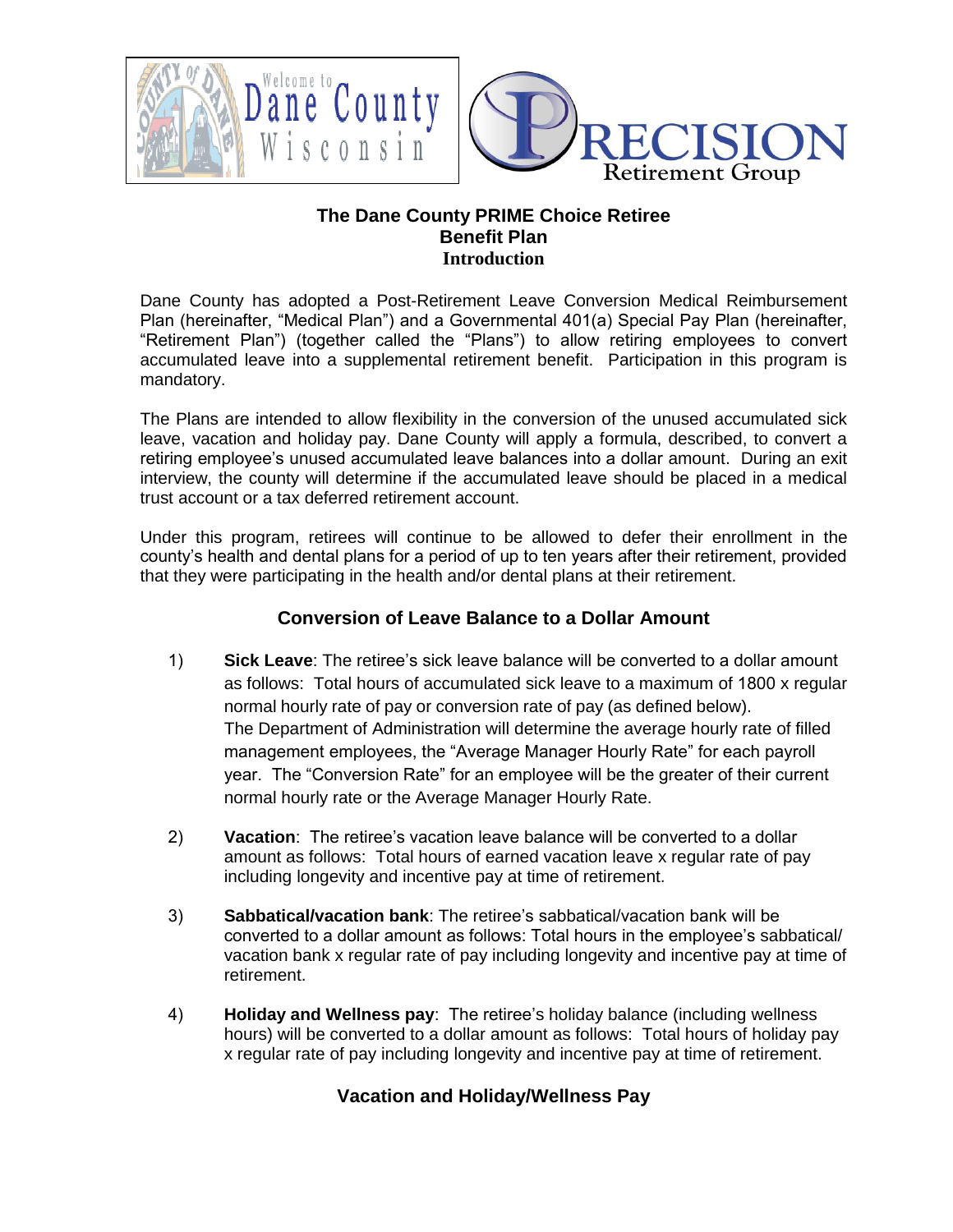No later than fifteen (15) days after the retirement of an employee Dane County will deposit the amount calculated under #2 (vacation) and under #4 (holiday) into a 401(a) retirement account. This amount will not be subject to FICA tax. In addition, federal and state income tax will not be due on the amount deposited until it is withdrawn from the 401(a) plan. The retiree will have immediate access to these funds and can decide to leave them in the 401(a) plan, roll the balance to an individual IRA or withdraw them and pay tax on any amount withdrawn. The IRS has an annual limit to 401(a) deposits of \$46,000.

#### **Sick Leave and Vacation/Sabbatical Bank**

The amount calculated under #1 (sick leave) and #3 (Vacation/Sabbatical Bank) is subject to the PRIME Choice plan. Under this plan, the county chooses how these amounts will be paid to the retiree, either as a contribution to a retiree medical trust account for payment of insurance premiums and other medical expenses or to the 401(a) plan as a cash distribution.

This decision is based on an exit interview designed to assess the retiree's financial needs and their access to health care. The interview includes a formal questionnaire, but the retiree is encouraged to bring whatever information they want to assist in this decision process. Employees can bring anyone to the interview such as a spouse or partner. Represented employees may also ask a bargaining unit representative to attend. Once the decision is made, it is irrevocable. The county will notify the employee of the result in writing, not more than 30 days after the interview.

If the retiree refuses to participate in the interview process, then the amount of those leave balances will go to the 401(a) plan as described below.

#### **The Medical Plan Trust**

If the interview determines that the retiree needs to use their sick leave and vacation/sabbatical bank amount for medical costs, Dane County will make an annual contribution to the Medical Plan Trust. These funds can be used for insurance premiums and for other medical expenses such as prescription or dental copays. Interest will accrue on the unspent funds.

The annual contribution will be equal to 135% of the annual cost of health and dental insurance premiums for County sponsored insurance for the retiree and dependent(s), if any. If the retiree chooses a non-County sponsored plan, the annual contribution will be equal to 135% of the annual cost of the health and dental insurance premiums for the retiree and dependent(s), if any, plus the amount of the plan deductible up to \$5,000 per person (\$10,000 maximum), annually. If the retiree's health and/or dental insurance premium cost increases during the calendar year, the retiree **must notify** the County, and the County will make a supplemental contribution equal to 100% of the additional premium amount for that calendar year.

If the retiree participates in outside insurance, it is the responsibility of the retiree to notify the County and provide documentation of any premium change including annual increases.

Retirees must notify the County of any change in the plan(s) that they will enroll in by November 15 of the preceding year. If the County does not receive such notification, the annual contribution amount shall be based upon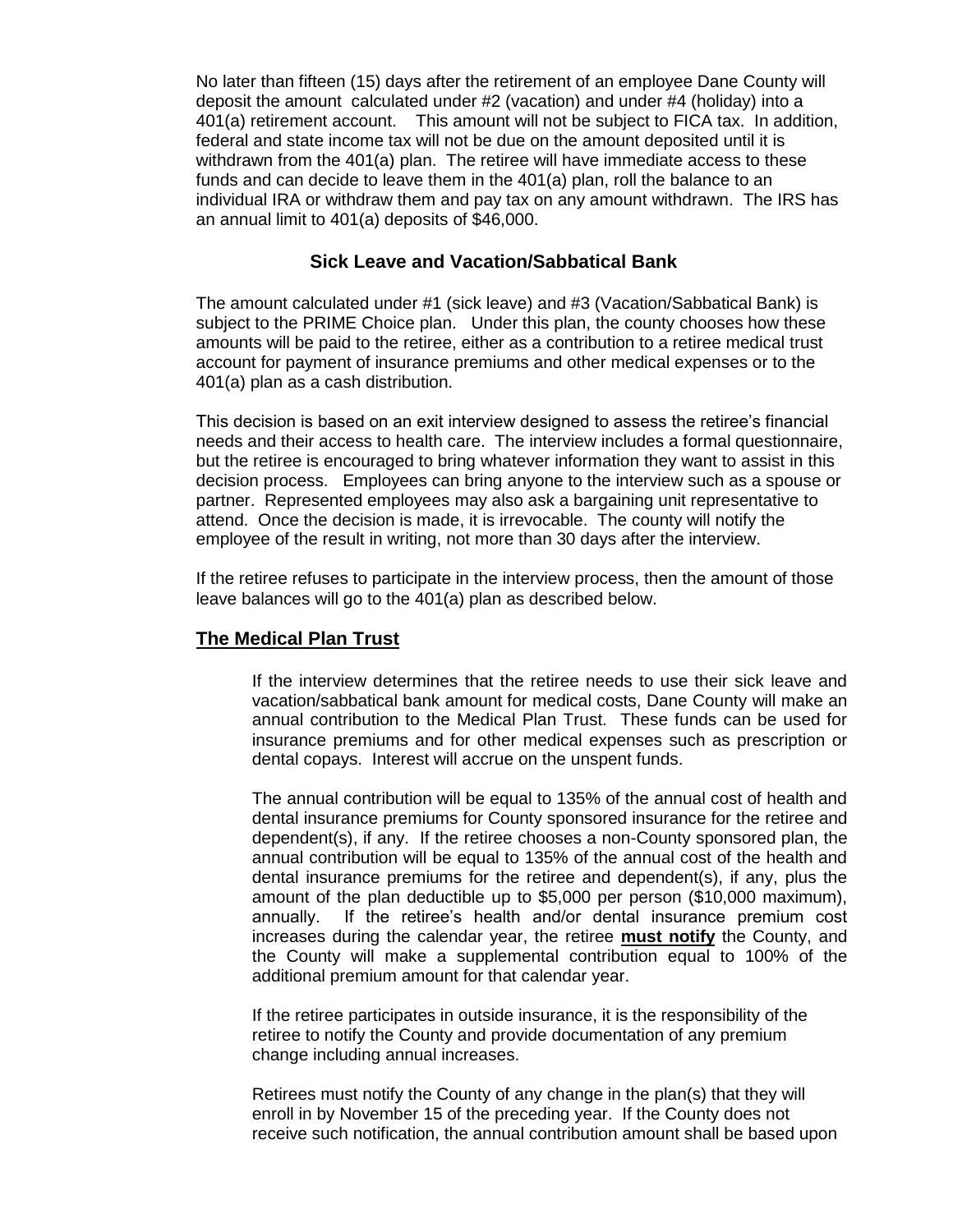the plan(s) that they are currently in.

For retirees who defer their participation in the County's health and or dental insurance plans, contributions will commence once the retiree begins participation in the County's health and or dental plans.

An annual contribution of 35% of the cost of the Single premium shall be made for retirees who choose to defer their participation in the County's health and/or dental insurance plans.

If a retiree initially defers participation in the County's health and or dental plan, and during the deferral period, determines to never participate in the County's health and or dental plans, then the County will begin making an annual contribution equal to 135% of the family health plan and the family dental plan. Such contributions will commence upon notice by the retiree to decline coverage or at the end of 10 years following retirement, which ever comes first.

The annual contributions will continue until the retiree's sick leave and vacation/sabbatical bank balances are exhausted. If the retiree dies, the balance in the medical trust can be used by the retiree's surviving spouse or dependents

If the retiree dies before the balance is exhausted and has no surviving spouse or dependents, the County will make a payment of the remaining balance to the retiree's estate. This distribution will be subject to income tax.

#### **The Special Pay Plan**

If the interview determines that the retiree has access to medical insurance or has immediate other financial needs Dane County shall make a contribution equal to 100% of the retiree's sick leave and vacation/sabbatical bank as calculated in #1 and #3 to the 401(a) Retirement Plan Trust up to the annual contribution limit for the Retirement Plan Trust. Any amount over that limit will be deposited into a 457 account, up to the applicable limit for the 457 plan, and will be subject to FICA taxes.

The retiree may withdraw the funds from the 401(a) account without paying any penalty, sales or surrender charges. The retiree may also leave their balance in the 401(a) account and invest in the mutual funds offered under the plan.



Corporate Office: 3603 N. Hastings Way, Ste 100 Eau Claire, WI 54703 Securities offered through Pavek Investments, Inc Member NASD, SIPC 3603 N. Hastings Way, Ste 100 Eau Claire, WI 54703 1.800.238.9101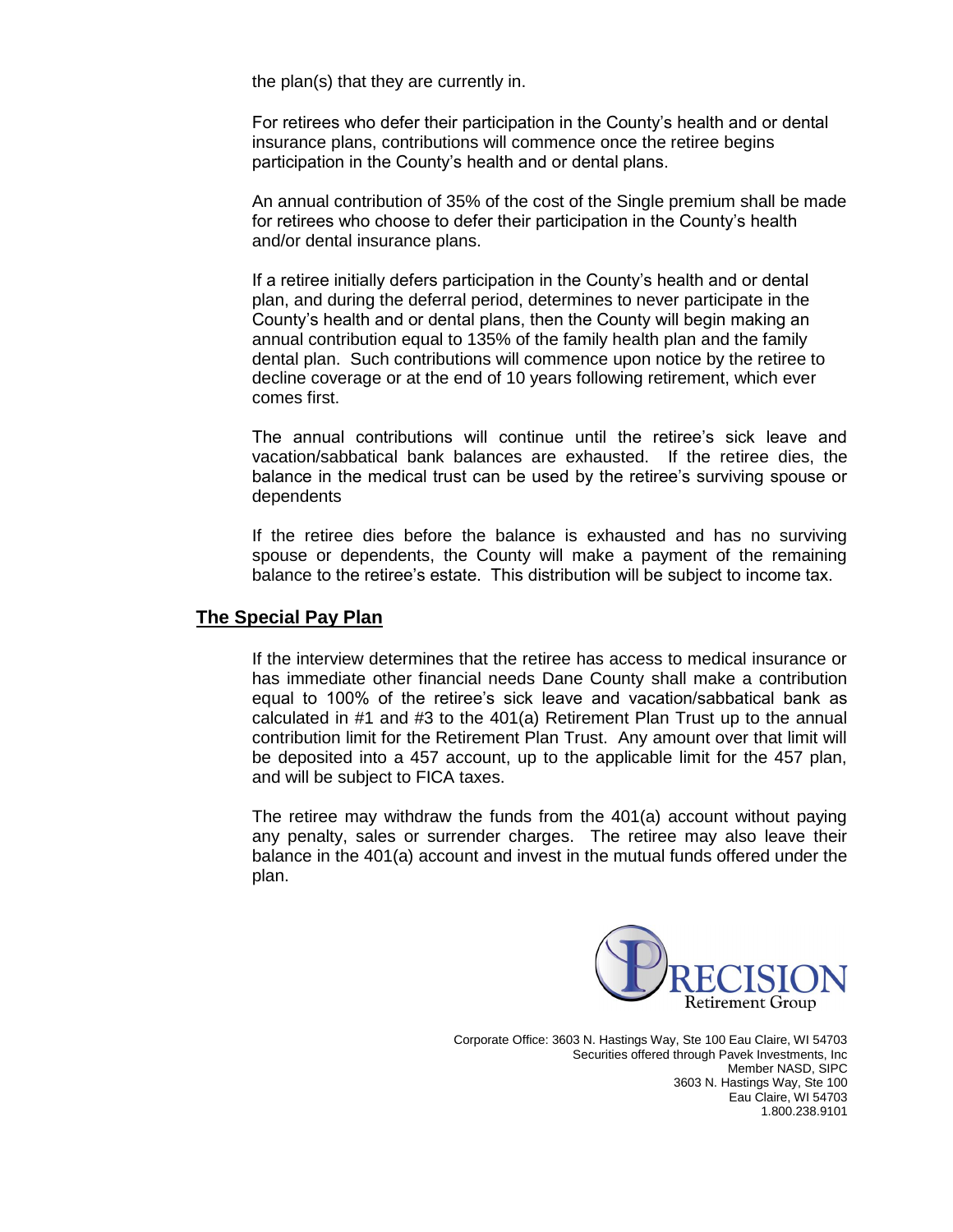## **COUNTY LIFE INSURANCE**

As an active employee, you have the option of purchasing life insurance through the County. The plan offered at the County is the State of Wisconsin Life Insurance Plan that is underwritten by Minnesota Mutual Life Insurance Company. When you retire, you are eligible to continue life insurance coverage as follows:

- 1) If you apply for an immediate annuity at retirement, your coverage will be automatically continued, unless you take action to discontinue the coverage.
- 2) If you are age 65 or older, your basic\* coverage will be continued automatically at the applicable percentage regardless of when you apply for your annuity.

## **Continuing Coverage Table**

Percent of Basic\* Coverage Continued

| Age      | After <sub>65</sub> |
|----------|---------------------|
| While 65 | 75%                 |
| While 66 | 50%                 |
| While 67 | 25%                 |

Under this plan you have a cash value of 25% of your basic\* coverage payable to your beneficiary at your death at or after age 67.

You can receive a booklet by contacting the Wisconsin Retirement System or by calling Minnesota Mutual Life Insurance Company at (608) 277-8690.

\* = This is usually your salary without any supplements.